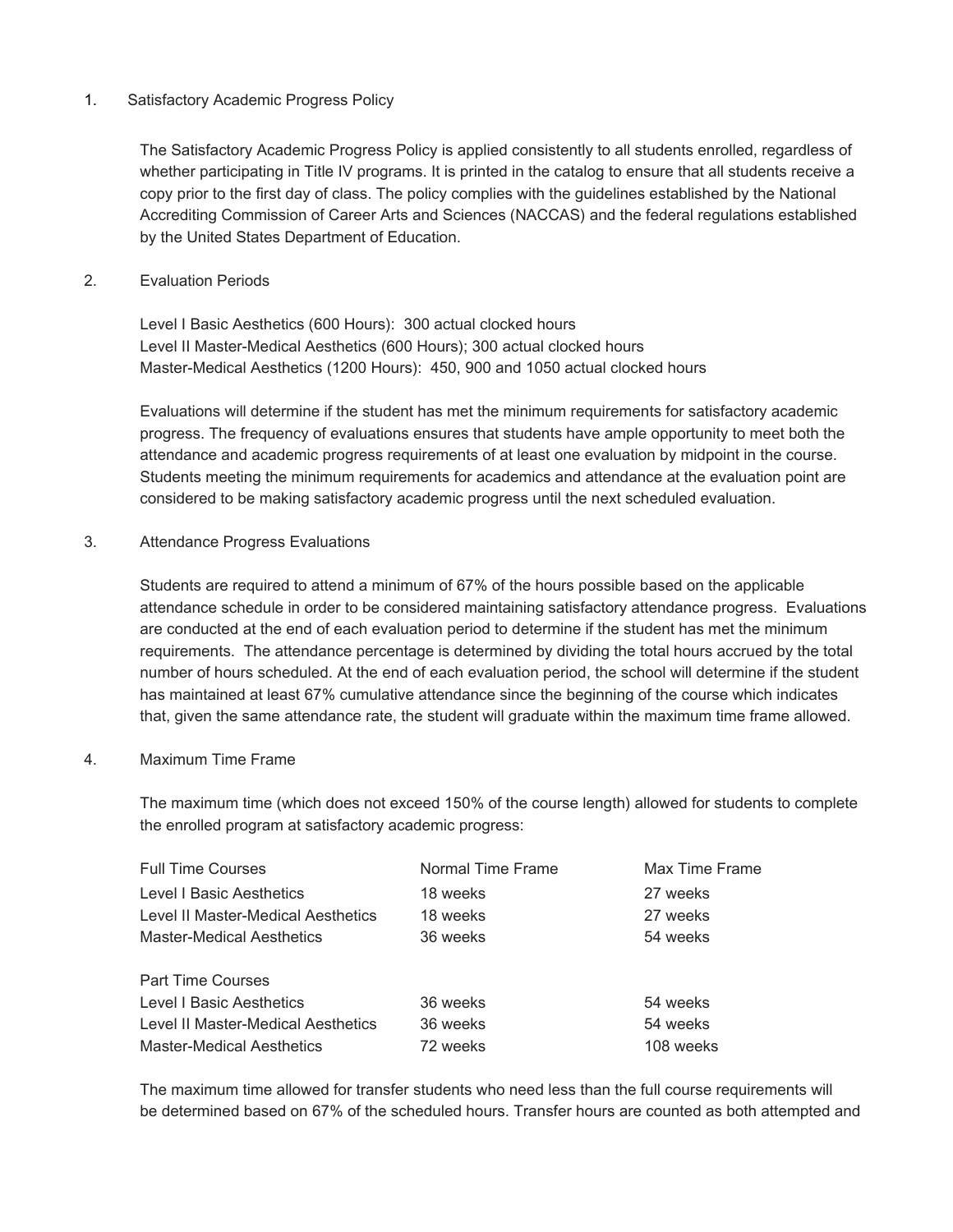completed hours for the purpose of determining when the allowable maximum time frame has been exhausted. SAP evaluation periods are based on actual contracted hours at the institution.

Students who have not completed the course within the maximum timeframe may continue as a student at the institution on a cash pay basis.

#### 5. Academic Progress Evaluations

The qualitative element used to determine academic progress is a reasonable system of grades as determined by assigned academic learning. Students are assigned academic learning and a minimum number of practical experiences. Academic learning is evaluated after each unit of study. Practical assignments are evaluated as completed and counted toward course completion only when rated as satisfactory or better (the computer system will reflect completion of the practical assignment as a 100% rating). If the performance does not meet satisfactory requirements, it is not counted and the performance must be repeated. At least two comprehensive practical skills evaluations will be conducted during the course of study. Practical skills are evaluated according to text procedures and set forth in practical skills evaluation criteria adopted by the school. Students must maintain a written grade average of 75% and pass a FINAL written and practical exam prior to graduation. Students must make up failed or missed tests and incomplete assignments. Numerical grades are considered according to the following scale:

| $93 - 100$   | <b>EXCELLENT</b>      |
|--------------|-----------------------|
| $85 - 92$    | VERY GOOD             |
| 75 - 84      | <b>SATISFACTORY</b>   |
| 74 and BELOW | <b>UNSATISFACTORY</b> |

# 6. Determination of Progress Status

Students meeting the minimum requirements for academics and attendance at the evaluation point are considered to be making satisfactory academic progress until the next scheduled evaluation. Students will receive a hard-copy of their Satisfactory Academic Progress Determination at the time of each of the evaluations. Students deemed not maintaining Satisfactory Academic Progress may have their Title IV Funding interrupted, unless the student is on warning or has prevailed upon appeal resulting in a status of probation.

#### 7. Warning

Students who fail to meet minimum requirements for attendance or academic progress are placed on warning and considered to be making satisfactory academic progress while during the warning period. The student will be advised in writing on the actions required to attain satisfactory academic progress by the next evaluation. If at the end of the warning period, the student has still not met both the attendance and academic requirements, he/she may be placed on probation and, if applicable, students may be deemed ineligible to receive Title IV funds.

#### 8. Probation

Students who fail to meet minimum requirements for attendance or academic progress after the warning period will be placed on probation and considered to be making satisfactory academic progress while